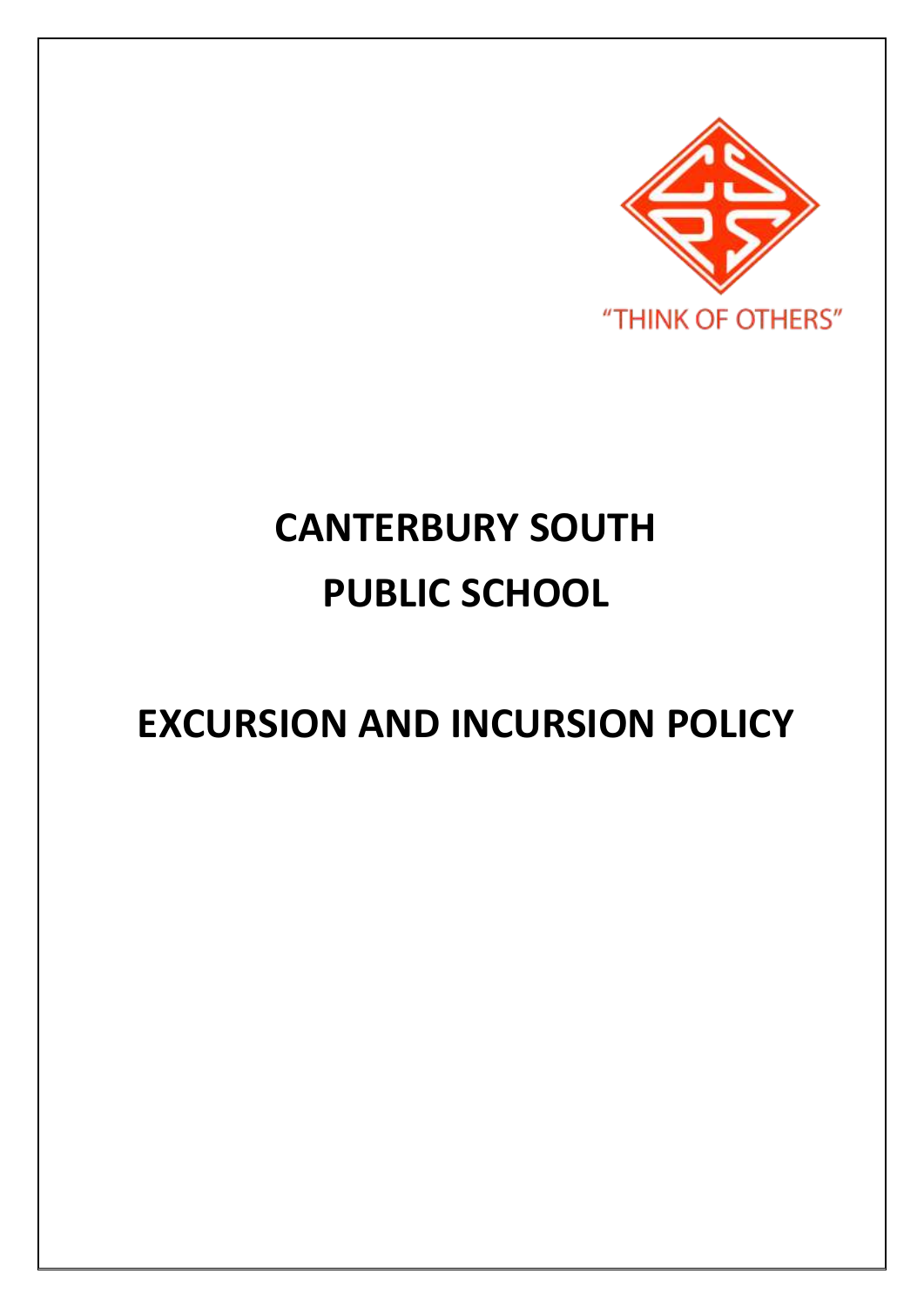#### **CANTERBURY SOUTH PUBLIC SCHOOL**

## EXCURSION POLICY *(Parent)*

## **RATIONALE**

A school excursion is a valuable learning experience designed to motivate students and provide first-hand experience which could not otherwise be given in the classroom.

Excursions enhance the educational program offered at Canterbury South Public School. Appropriately planned and supervised excursions assist greatly in the students understanding of the community in which they live.

### **PLANNING**

Before students are taken from the school on excursions by teachers all due preparations will be undertaken, permission of the school principal and of parents/carers will be received, and a place will have been chosen where children can learn in safety.

The excursion will be integral to the overall education program and provide for the educational needs of the students. Planning for the excursion will indicate explicit links to the class teaching program.

### **NOTIFICATION**

Parents will be fully informed in writing of the purpose, cost, location, activities which will be undertaken, times of departure and return and materials required. This notice of excursion will be issued well advance and will contain a Permission note for return. **Children for whom a permission note has not been received by the due date will not be permitted to leave school. NO NOTE = NO ATTENDANCE.**

Students will be well prepared for the excursion with discussion on safety, behaviour and procedures explained.

# **COST**

The excursion note will inform parents of the cost of the excursion. The cost of the excursion includes cost of bus, entry to venues and associated activities.

# **DRESS**

Students must be dressed in their full school or sports uniform. If special clothing is required eg: shoes, hat etc, this will be indicated in the permission note.

# **TRANSPORT**

Teachers will organise the appropriate mode of transport for students.

#### **SUPERVISION**

Adequate teacher supervision is maintained at all times, based on careful assessment of factors such as the age/gender of students and nature of activity. Parent helpers are also required. Request for parent helpers will be on the excursion note.